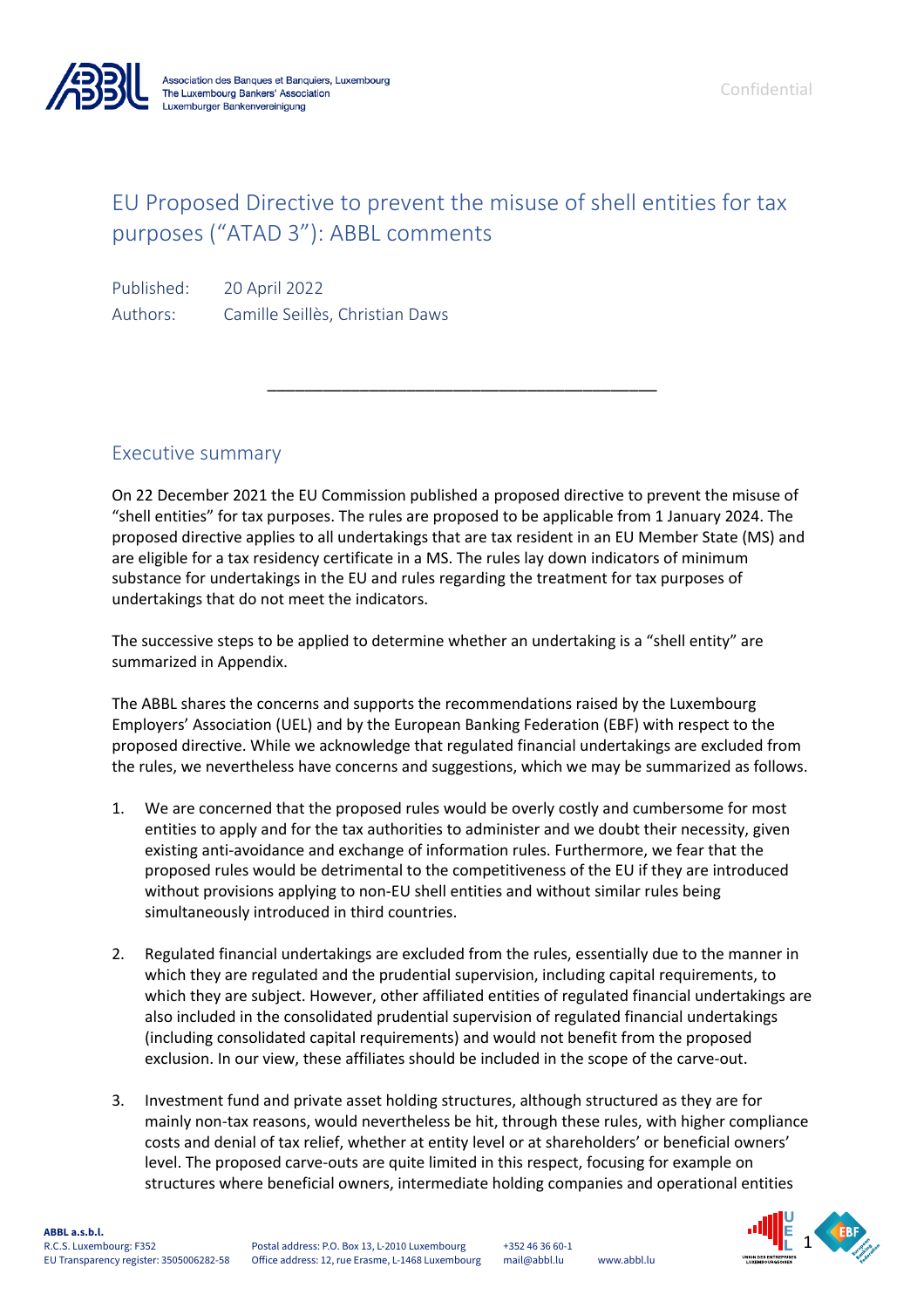

held are all located in the same jurisdiction. This in turn would have a detrimental effect on the competitiveness of the EU's financial services sector, compared to other jurisdictions whose combined offerings of financial services and legal structuring services may easily appear more attractive.

- 4. Several of the proposed substance-related criteria are not sufficiently clear or do not sufficiently recognize how affiliated entities are commonly organized and adapted to the economic environment in which they operate. This includes certain proposed criteria for an entity (i) to be excluded from the rules (e.g. the 5 own full-time-equivalent employees criterion) or (ii) to be required to report on substance indicators (e.g. the gateway criteria on outsourcing) or (iii) to qualify, through its reporting, as a non-shell entity by fulfilling minimum substance indicator tests (e.g. exclusive use of premises test, resident or "frontalier" director with no nonassociated entity employment or directorships test, majority of employees residence test).
- 5. Finally, we are concerned that these rules would impede the efficient functioning of tax reclaim procedures. This furthermore potentially runs contrary to the EU's recently relaunched initiative aimed at achieving a more efficient withholding tax relief system throughout the EU. Indeed,tax authorities, particularly in small EU Member States such as Luxembourg, would certainly struggle to administer the verification and confirmation of entities' non-shell or shell status; certifications of residence, or of exclusion or exemption from the rules, would very likely be delayed and legitimate relief at source or through rapid reclaim procedures would inevitably be denied, for no reason other than delays in ascertaining entitlement.

# Detailed comments

## 1 Necessity and proportionality

We are not totally convinced that the complex and far-reaching rules proposed are necessary, given other measures already introduced in recent years such as the general anti-avoidance and antiabuse rules in ATAD1, in the Parent-Subsidiary Directive and the Interest and Royalty Directive and in the MLI, and the automatic exchange of information on potentially aggressive tax planning arrangements under DAC 6.

We understand that the waterfall succession of exclusion criteria, gateways, exemption test, reporting of substance indicators and submission of other documentary evidence, and potential rebuttal of presumed shell status, may be intended to narrow down the intended tax consequences to an ultimately narrow set of shell entities, but we are concerned that going through this complex process is **costly and cumbersome for all entities**, including those that are not ultimately targeted as shell entities, **as well as for the tax authorities**.

Nevertheless, some changes or clarifications which could alleviate the burden without deviating from the proposal's objective are provided later in this note.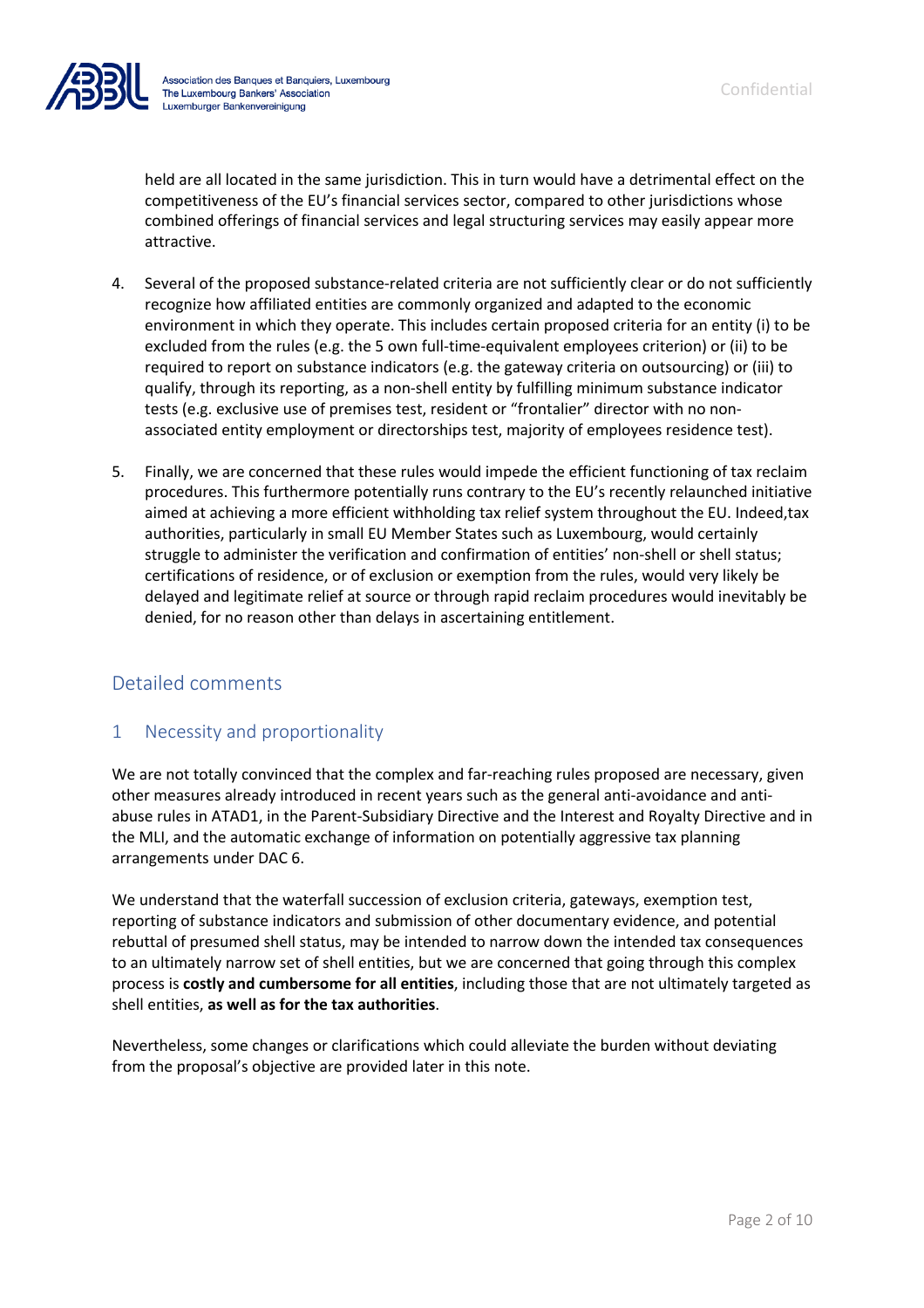

## 2 Level playing field and EU competitiveness

Our members are also concerned that the EU may be unnecessarily compromising its competitive position vis-à-vis other jurisdictions if it introduces the proposed rules without simultaneously including rules concerning the treatment of non-EU shell entities, let alone without other jurisdictions introducing rules with a similar effect.

## 3 Carve-outs (exclusions under art.6.1)

We recommend the following:

#### 3.1 Add a de minimis rule

One measure which would be helpful at the outset in reducing the overall burden of these rules would be a de minimis rule excluding undertakings whose annual income is below a certain amount and whose interposition would therefore appear very unlikely to create material tax benefits to their beneficial owner(s) or group.

#### 3.2 Expand the carve-out for regulated financial entities and their affiliates

Affiliates of certain regulated financial undertakings, including affiliates of credit institutions and investment firms, are included in the consolidated prudential supervision (including capital requirements) of the regulated financial undertaking and therefore indirectly subject to such prudential requirements. Those that are subsidiaries of such a regulated financial undertaking cannot be set up or become such a subsidiary without the financial undertaking first obtaining its regulator's approval. Such entities should be covered by the exclusion of article 6.2(b).

#### 3.3 Modify and clarify the carve-out for undertakings with holding activities

The definitions of excluded entities with holding activities in art 6.2 (c) and (d) (and of "undertaking's shareholders" in art. 3(6)) should be amended so as to more clearly include companies with a holding activity (but not necessarily the sole activity – e.g. holding and financing) in a chain that includes (but is not necessarily limited to) direct or indirect shareholders or direct or indirect subsidiaries in the same MS.

## 3.4 Modify and clarify the carve-out for undertakings with at least 5 own full-time equivalent employees or members of staff exclusively carrying out the activities generating relevant income

The wording of this exclusion should be such that it is satisfied when, based on an economic analysis, the number of full-time equivalent employees reflects the nature of the activity and the nature and size of the assets managed and of the risks involved (e.g. as per LIR art 164 ter). It should be clarified that employees engaged in support activities that are required for the "activities generating the relevant income" to be undertaken, are included in this headcount. And "own employees" should be clarified as not excluding that an employee may be allocated by his/her employer to perform functions in several entities of the same group or otherwise closely related entities within the same jurisdiction (e.g. with related ultimate owners).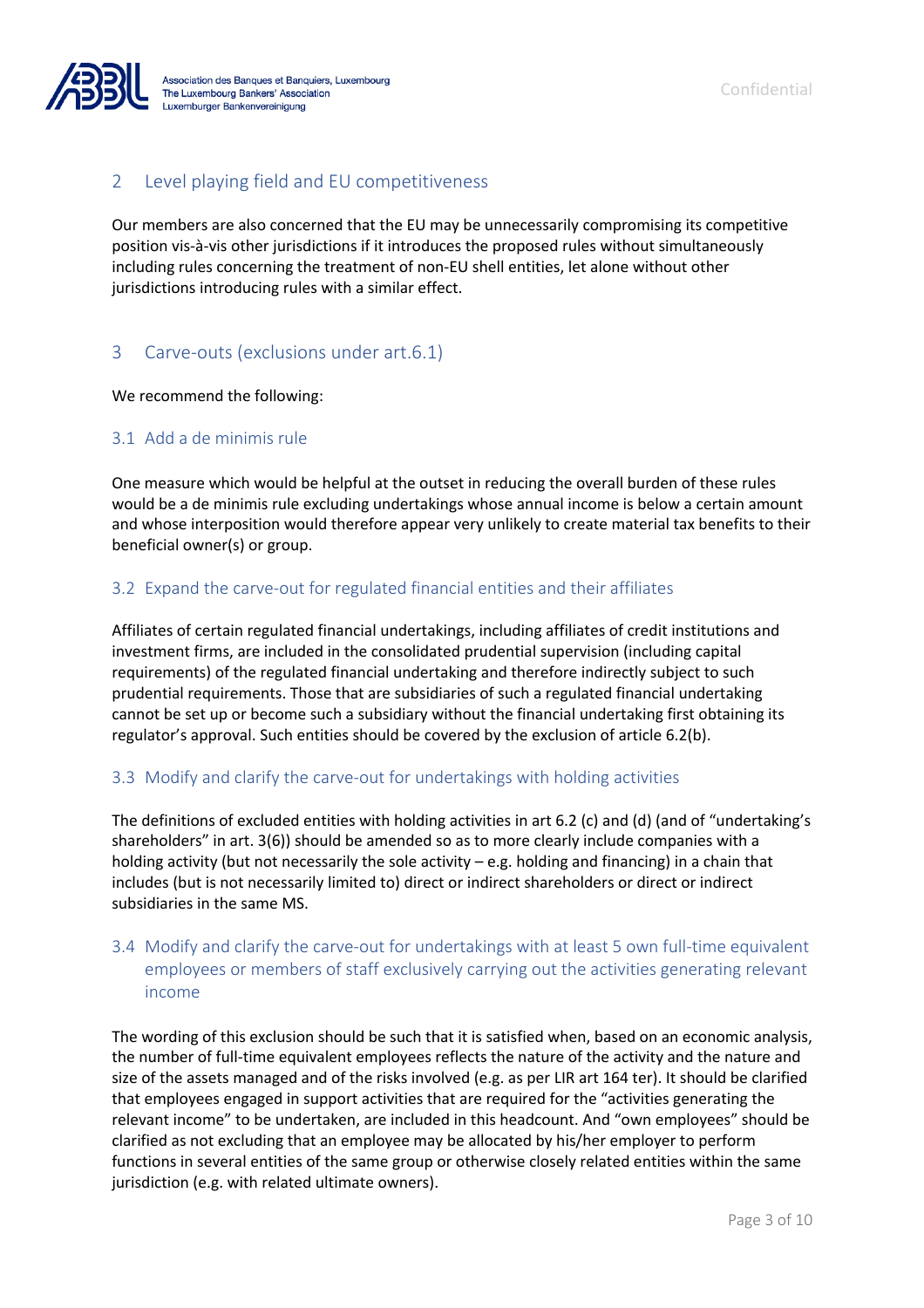

## 3.5 Add an exclusion for undertakings in liquidation, bankruptcy proceedings or administration

We understand that such entities would appear to fulfill the gateway conditions of art 6.1(c) if the devolution of powers to the liquidator, bankruptcy curator or administrator is considered to be an "outsourcing" by the undertaking. We recommend a new section (f) of art. 6.2 to specifically exclude such entities from the scope. Failing that, article 6(1) should at least explicitly clarify that the decision-making on significant functions and the administration of day-to-day operations by the liquidator, bankruptcy curator or administrator or in such person's name by persons to whom such person delegates execution of certain tasks, will not be considered to be outsourced by the undertaking, for the purposes of the proposed directive.

# 4 Modification and clarification of the gateway criteria on outsourcing

The third gateway whose fulfilment (cumulated with fulfilment of the relevant income and crossborder tests) leads to an entity being a reporting entity (unless exempted by the "no tax benefit" test of art. 10) is that "in the preceding two tax years, the undertaking outsourced the administration of day-to-day operations and the decision-making on significant functions" (art.6.1(c)).

Most of these terms require clarification. In our view, it should be clarified, preferably in the text, that:

- 1. Decision-making by an independent director (of a S.A.) or an external manager (in a S.à r.l.) should not be considered to be "outsourcing" of decision-making. The Board of Directors and the Board of Managers are an integral part of the S.A. and the S.à r.l. respectively. This remains true also where a local director is simultaneously employed by a domiciliation service company. The director or member of the Board of Managers has a personal mandate and is required to have the competence, skills and experience necessary to perform his role personally.
- 2. Outsourcing of certain phases of core income generating activities to a service provider should not be considered "outsourcing of decision-making on significant functions" nor "outsourcing of day-to-day administration of operations" provided control and supervision of these activities is performed by the undertaking itself, if only through its Board (provided the competence requirements of directors/managers are met). This should be the case where, for example:
	- administrative services, legal and tax compliance services and bookkeeping services are obtained from third-party service providers or from intragroup service providers, including through cost sharing or allocation of employee costs;
	- third party service providers provide financial advice or discretionary portfolio management.
- 3. Any look-back period for assessing the outsourcing gateway (and indeed the relevant income/assets and cross-border activity gateways) – such as the currently proposed 2-year look-back period – should not encompass any period before the date the rules become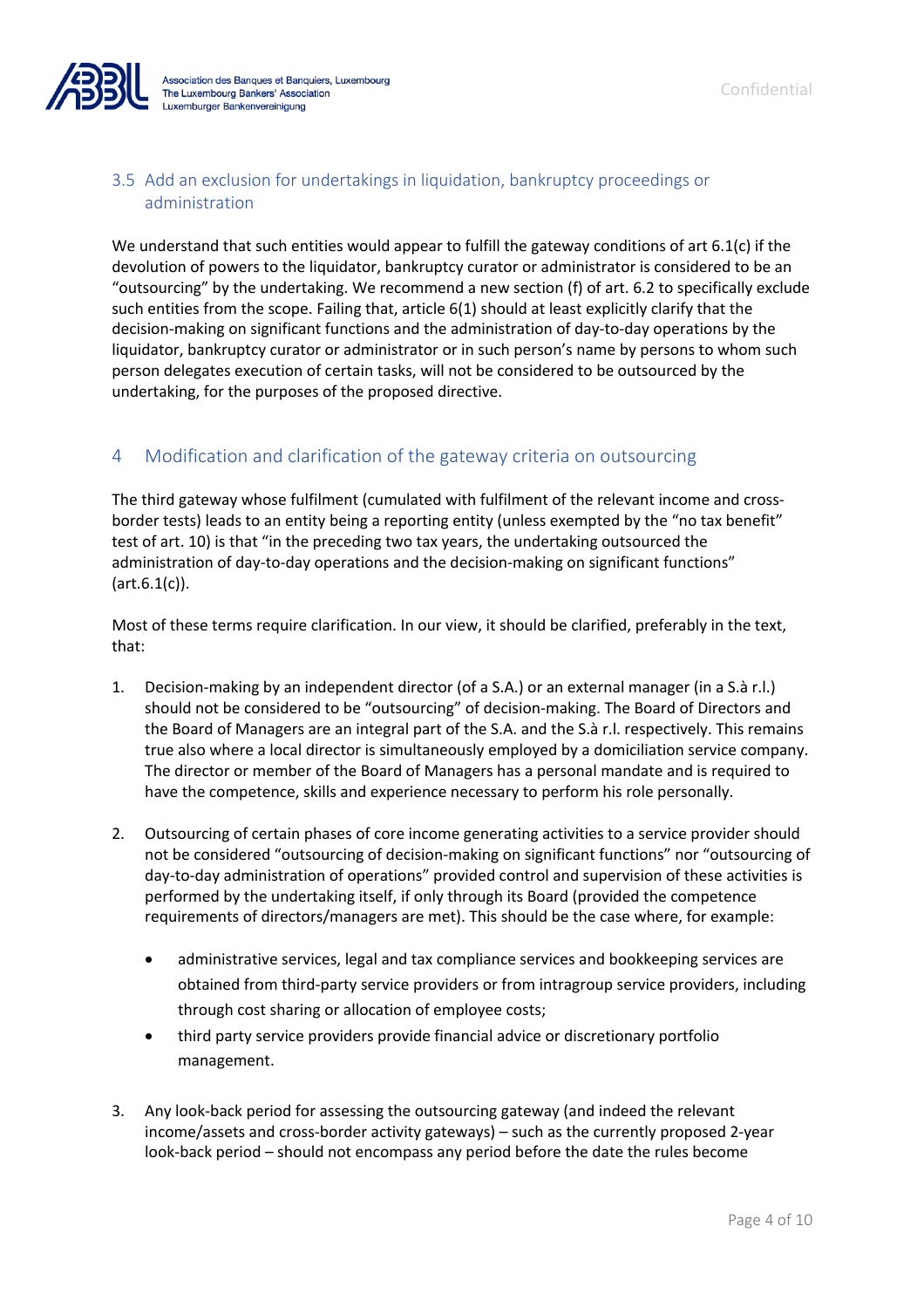

applicable, or at the very least not before the date the rules become law. Furthermore, clarification of how to assess the criteria "in the (…) period" is required.

#### 5 Clarification of the minimum substance indicators test

#### 5.1 Own premises or premises for the undertaking's exclusive use (art. 7.1(a))

Own premises or premises for an undertaking's exclusive use are required by the proposed directive (art. 7.1(a)) as a condition for the undertaking to be treated as a resident for the purposes of tax treaties and relevant EU directives.

In our view, an undertaking only needs access to premises that is sufficient for it to perform its activity; depending on the nature and size of its activity and the physical and human resources required to perform it fully, access as and when required to premises that are (generally speaking) shared may well suffice for this purpose. In practice, in our view, this is all the more adequate (as it is all the more manageable) where entities are sharing premises with other entities of the same group, or where entities are part of an investment fund structure with a common management company or AIFM, or where entities holding and managing assets for private investors have rented premises from a common service provider providing facility management services.

## 5.2 Director tax resident of the entity's Member State (or "frontalier") who is neither an employee nor a director of a non-associated entity (art. 7.1(c)(i))

In our view, limiting a director's mandates to a single group of entities is arbitrary, unnecessary and an unreasonable criterion of an entity's sufficient substance. As long as the director's experience, competence and skills are appropriate and the time spent performing his/her duties are commensurate with the mandate, the director's contribution to the substance of the entity is appropriate. This does not generally require that a director have no employment or directorships in an unrelated group.

## 5.3 Majority of full-time equivalent employees must be tax resident of the entity's Member State (or "frontaliers") and qualified to carry out the activities that generate relevant income (art. 7.1(c)(ii))

This alternative to the above conditions in relation to a director seems equally unnecessary as a quantitative threshold; that the number of adequately qualified full-time equivalent colleagues is sufficient for the entity to carry out its activities in the MS should be sufficient.

#### 6 Delays in the issuance of tax residence certificates for non-shell entities

Furthermore, we fear that the application of these rules would seriously impede the efficient release of certificates of tax residence to those entities that the rules *do* consider to be entitled to them.

• Not only would the timing aspects inherent to the proposed rules inevitably cause delays which would lead to legitimate tax relief not being recognized at source or as soon thereafter and as close thereto as possible (given, for example, that certain entities' status for a given tax year is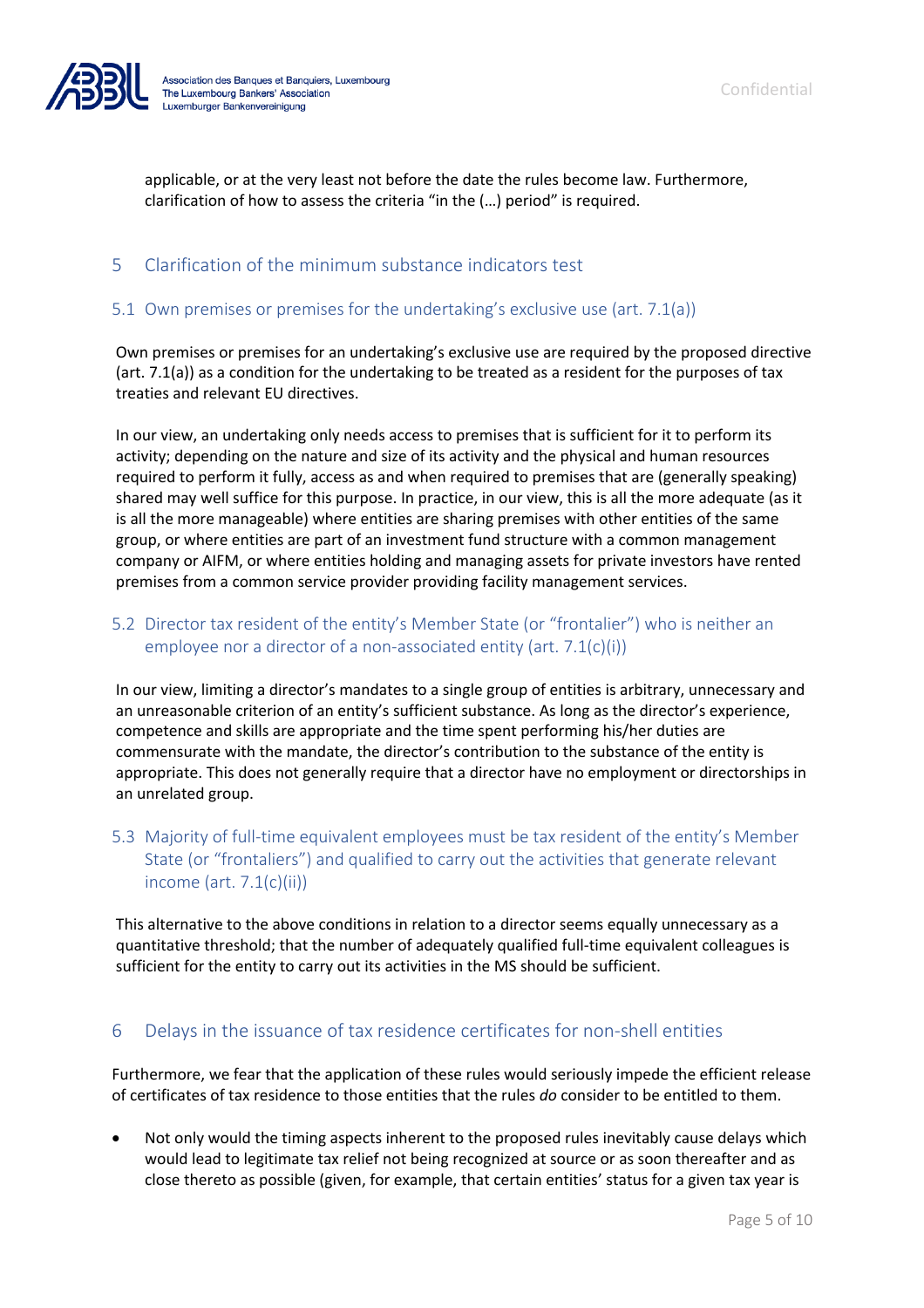

proposed to be based on information and documentation provided with their annual tax return for the year concerned),

• but we also fear that tax authorities, especially in smaller jurisdictions, would struggle to rapidly assess companies' non-shell or shell status on a large scale and to issue certificates of residence and/or confirmations of exclusion (article 6.2) or exemption (article 10) by the time they are needed.

Financial institutions acting as paying agents would have serious difficulties to determine, at the time of a payment or attribution to entities, the non-shell or shell status of such entities and whether the financial institutions should apply the proposed look-through approach to them.

These certification delays and related difficulties would not only be detrimental to the realization of the EU Commission's goal of a more efficient withholding tax relief system in the EU but would even worsen the performance of the existing processes which the EU wishes to improve.

## 7 Alignment of the exemption clause, and of the rebuttal conditions, with existing EU GAAR

## 7.1 Article 10 exemption

Article 10 allows an entity that has passed the 3 gateways (i.e. fulfilled the 3 gateway criteria) to request exemption from the substance reporting obligations if it can provide evidence that its interposition does not reduce the tax liability of its beneficial owner(s) or its group as a whole "as the case may be".

In order to limit compliance costs and for the sake of consistency, we would recommend that the wording of this article be aligned with the "main benefit test" in DAC 6. This would ensure the same test is to be applied for both sets of rules. If this is not possible, the wording should at least refer to "not *significantly* reduce the tax liability…".

Furthermore, "of its beneficial owner(s) or of the group as a whole" is not clear; and no timing, process or availability of a right to appeal is specified.

#### 7.2 Article 9 rebuttal of shell entity presumption

Similarly, an undertaking that has not requested or obtained the above exemption and has reported that it does not meet one of the 3 substance indicators (or has provided insufficient evidence that it does meet all of them), may rebut the presumption that it is a shell entity, essentially by providing additional evidence of its "commercial rationale" and of its continuous control over its income and assets. The wording should be aligned with existing EU GAAR such as that in article 6 of ATAD 1 which refers to "valid commercial reasons which reflect economic reality".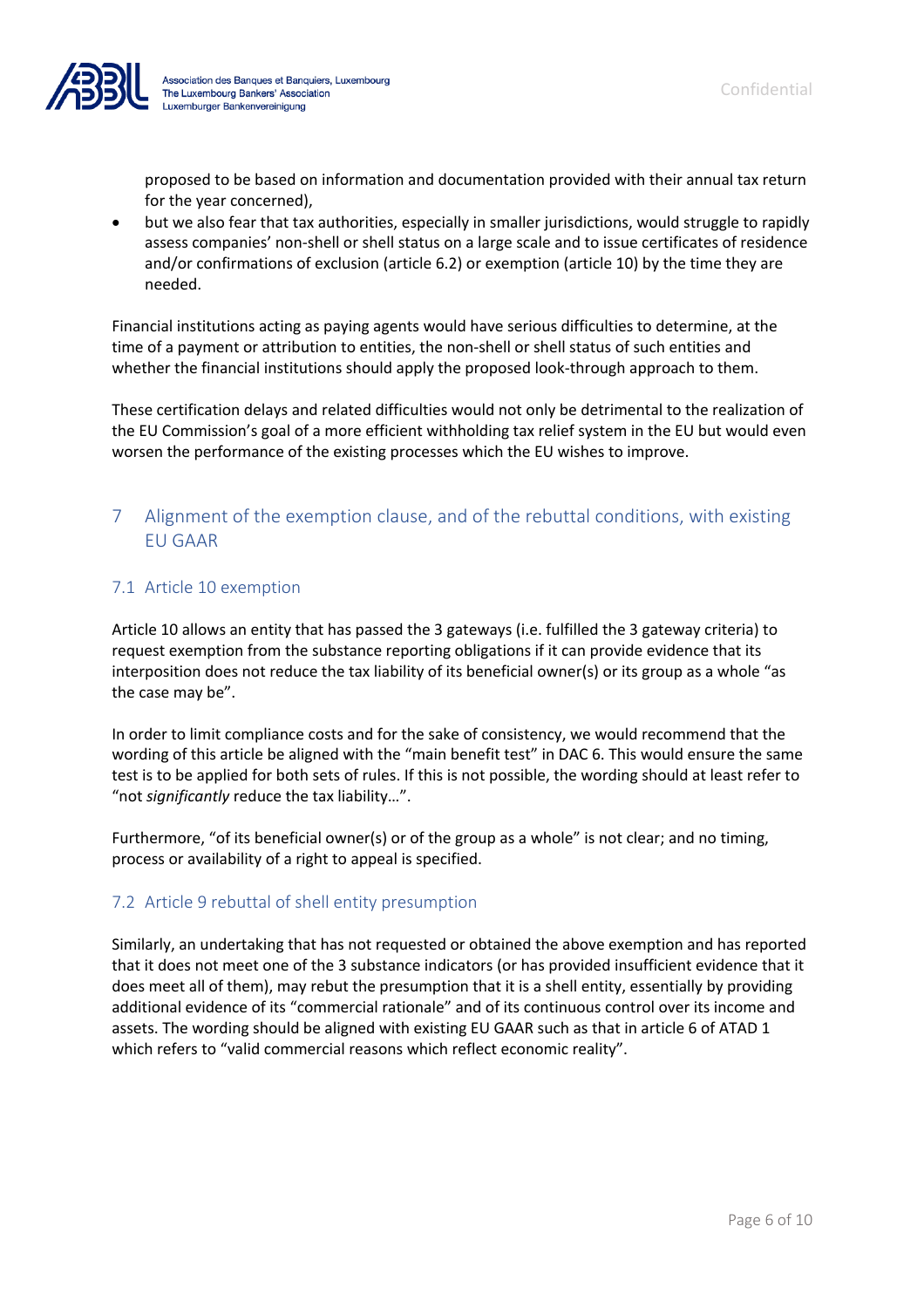

## 8 Other: Sanctions, Tax Audits and Exchange of Information

Having required that MS provide for penalties that are effective, proportionate and dissuasive, which is totally understandable, we would question why the proposed directive also requires an "administrative pecuniary sanction of at least 5% of the undertaking's turnover" if an entity required to report fails to do so or makes a false declaration (art. 14). This additional requirement appears unnecessary and disproportionate.

The obligation for the MS of residence of an entity to initiate a tax audit, and to do so within a month, if another MS so requests on the basis that the requestor claims to have "reason to believe that the undertaking… has not met its obligations under this directive" (art. 15) appears excessive, disproportionate and unnecessary. Existing EU law already provides for a significant amount of exchange of information and other forms of cooperation between MS in tax matters.

The amount of information which the national tax authorities would be required to exchange automatically with other MS as a result of the proposed directive appears to be disproportionate (art.13) and therefore disproportionately costly for national authorities such as Luxembourg's.

\_\_\_\_\_\_\_\_\_\_\_\_\_\_\_\_\_\_\_\_\_\_\_\_\_\_\_\_\_\_\_\_\_\_\_\_\_\_\_\_\_\_

About the ABBL

The ABBL is the largest professional association in the financial sector, representing the majority of financial institutions as well as regulated financial intermediaries and other professionals in Luxembourg, including law firms, consultancies, auditors, market infrastructures, e-money and payment institutions. This makes us truly representative of the diversity of the Luxembourg financial centre, placing us in a unique position, able to give the entire sector a voice at both national and international level.

We provide our members with the intelligence, resources and services they need to operate in a dynamic financial market and in an increasingly complex regulatory environment. We facilitate an open platform to discuss key industry issues and to define common positions for the entire sector.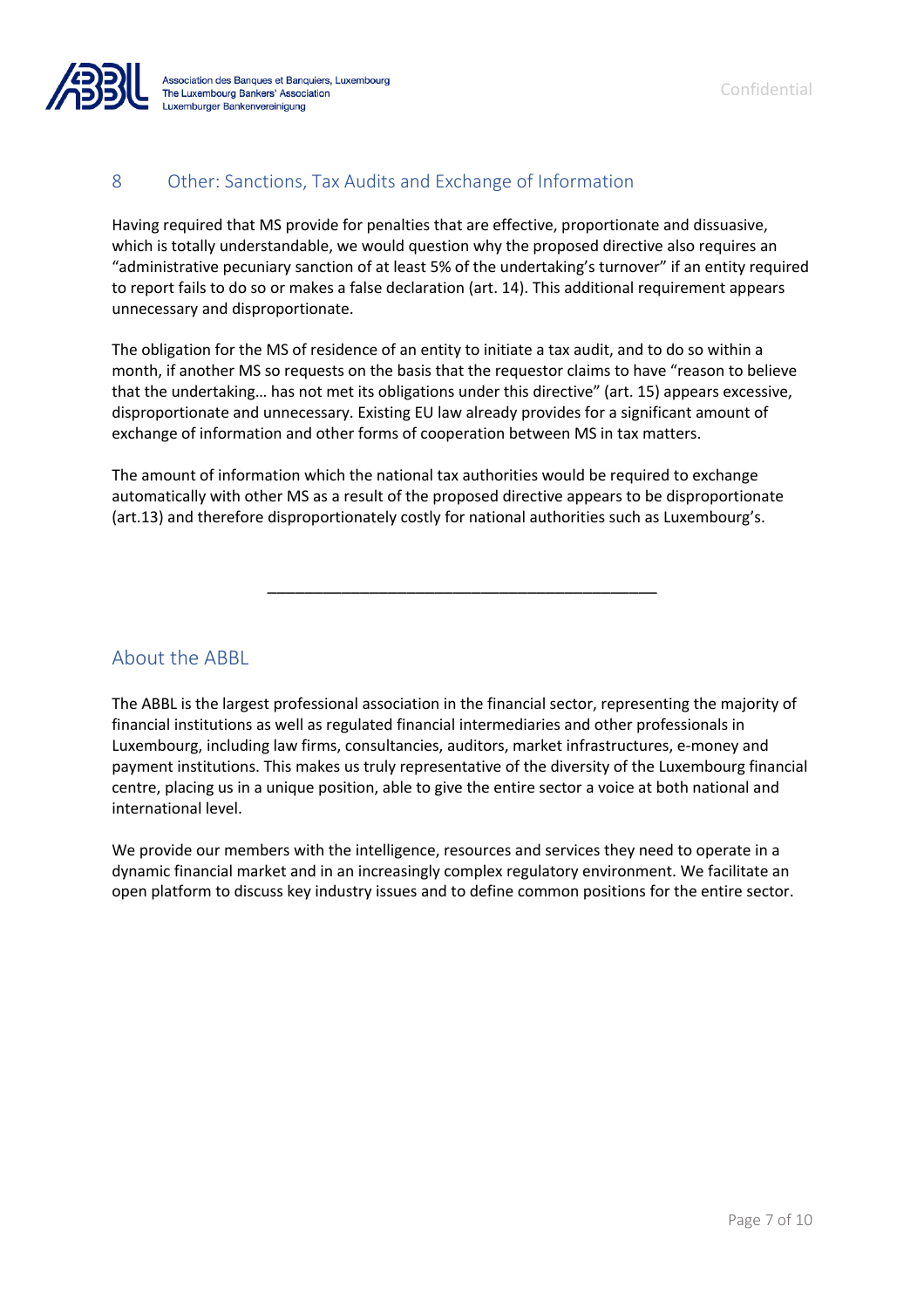

# APPENDIX

# Summary of the successive steps in the proposed shell entity rules

# Summary of the proposed rules

Each EU tax resident entity must first determine whether it is a "**reporting entity**"; if so, it is required to report its position with respect to three specified indicators of minimum substance; if it does not meet one of the indicators, it is presumed to be a "**shell entity**", which implies that

- it cannot obtain a certificate of tax residence in its MS that would entitle it to the benefits of double taxation agreements, similar international agreements and EU taxation directives, and
- MS of the entity's shareholder(s) must treat the entity's relevant income and financial assets as if directly accruing to or owned by the shareholder(s) and also deny treaty benefits except if the payer is outside the EU.

# Steps to determine whether an entity is a reporting entity and potentially a shell entity

To determine whether it is a "**reporting entity**", each entity must check whether it is an "excluded entity" (art. 6.2); if not, whether it passes through (all of) three "gateways" (art.6.1); and, if so, whether it can justify an exemption (art.10) based on a "no tax benefit" test.

Excluded entities (art. 6.2) essentially include regulated financial undertakings<sup>1</sup>, listed companies, holding companies with no or limited cross-border features (same MS as shareholder(s) or ultimate parent; or as businesses held and beneficial owners), and undertakings with at least 5 own full-time equivalent employees or members of staff exclusively carrying out the activities generating the relevant income.

The **3 gateways (art. 6.1) leading to having reporting obligations** if all 3 are fulfilled are:

#### 1. A **relevant income (or assets) test**:

- a. More than 75% of revenues of the previous 2 years is "relevant income" (essentially, passive income) or
- b. More than 75% of assets are valuable movable private property (other than cash, shares or securities) with a book value of EUR 1 million or real estate or shares;

#### 2. A **cross-border activity test**:

a. At least 60% of the undertaking's relevant income is earned or paid out via cross-border transactions or

<sup>&</sup>lt;sup>1</sup> The proposed directive provides an exhaustive list, including (but not limited to) credit institutions, investment firms, AIFMs and UCITS ManCos, AIFs and UCITS, insurance undertakings and reinsurance undertakings, IORPS and pension institutions, CCPs, CSDs, PIs, EMIs, CFSPs and CASPs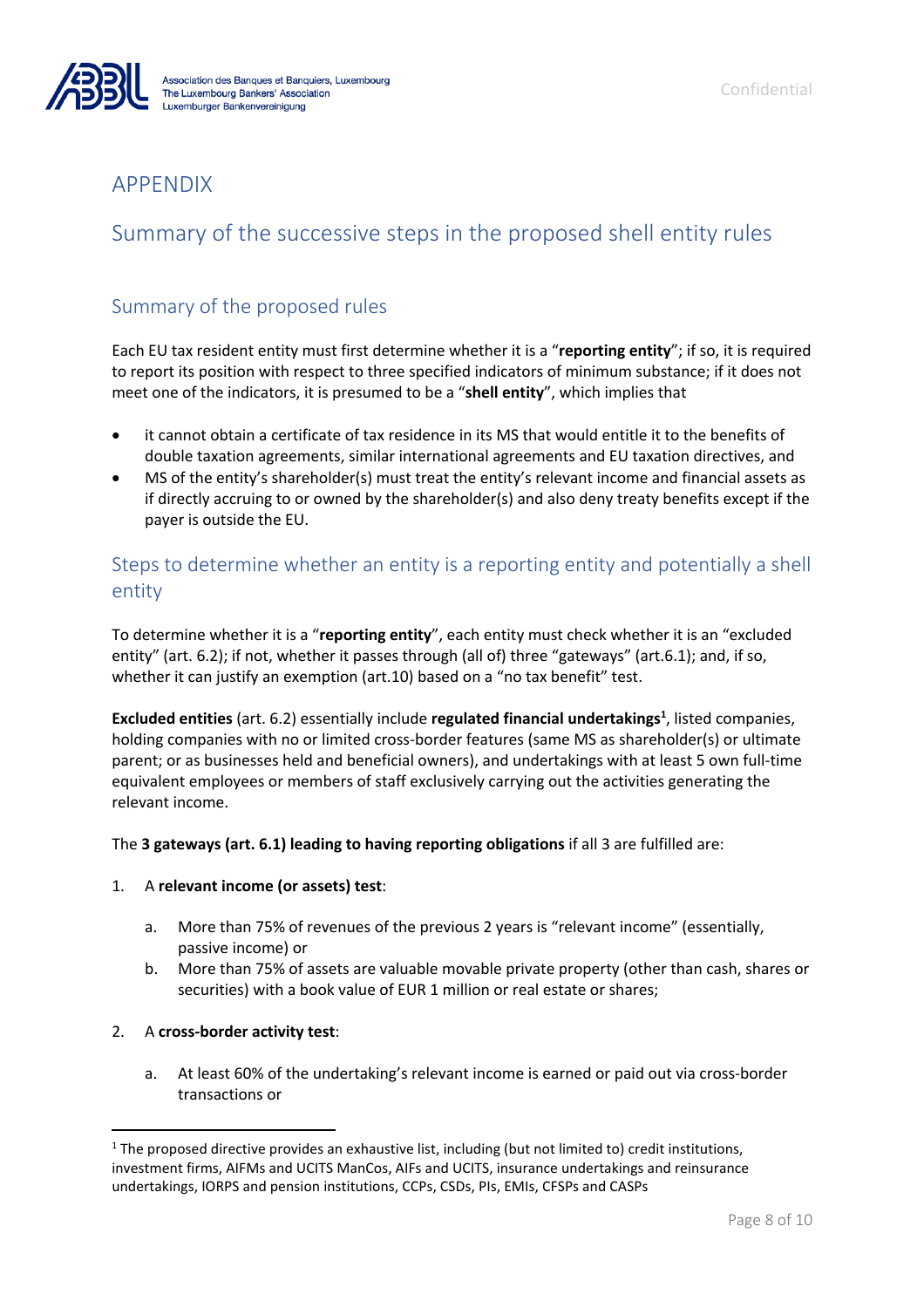

- b. More than 60% of assets that are movable private property (other than cash, shares or securities) with a book value of EUR 1 million or real estate or shares were located outside the entity's MS in the previous 2 years;
- 3. **An outsourcing test**: in the previous 2 years, the entity outsourced the administration of day-today operations and the decision-making on significant functions.

If an entity (that has passed the gateways) provides sufficient evidence that the existence of the undertaking does not reduce the tax liability of its beneficial owner(s) or of its group as a whole, the entity may **request an exemption** (art.10) from its (reporting) obligations.

Otherwise, such an entity is a reporting entity, meaning it must provide specified documentary evidence concerning its activities and **declare** in its annual income tax return whether it meets all of the following **indicators of minimum (i.e. sufficient) substance** (art.7.1):

- 1. It has own premises or **premises for its own exclusive use**, in its MS;
- 2. It has at least one **active bank account** in the EU;
- 3.
- a. One or more of its **directors**
	- i. are tax resident of the entity's MS or at no greater distance than is compatible with their duties and
	- ii. are qualified and authorized to take decisions in relation to assets or activities that generate relevant income, and actively, independently and regularly use such authority and
	- iii. are not employees or directors of enterprises that are not associated enterprises;
- b. **or** the majority of the undertaking's **full-time equivalent employees**
	- i. are tax resident of the entity's MS or at no greater distance than is compatible with their duties and
	- ii. are qualified to carry out the activities that generate relevant income.

If the entity does not meet one or more of these 3 substance indicators, or provides insufficient requisite evidence, it is **presumed to be a "shell entity"**.

It may rebut this presumption by providing sufficient additional supporting evidence of its business activities (art.9).

# Consequences of the shell rules

The **tax consequences** for a shell entity are summarized in the Summary above.

**Penalties**: in addition to requiring that MS introduce proportionate, effective and dissuasive penalties, the proposed directive sets an administrative fine of at least 5% of the entity's annual turnover, if an entity required to report fails to do so on time or makes a false declaration.

**Tax audit requests**: the proposed directive would oblige MS to initiate a tax audit within a month if another MS requests an audit based on the requestor's claim to have reason to believe that an entity has not complied with its obligations under these rules.